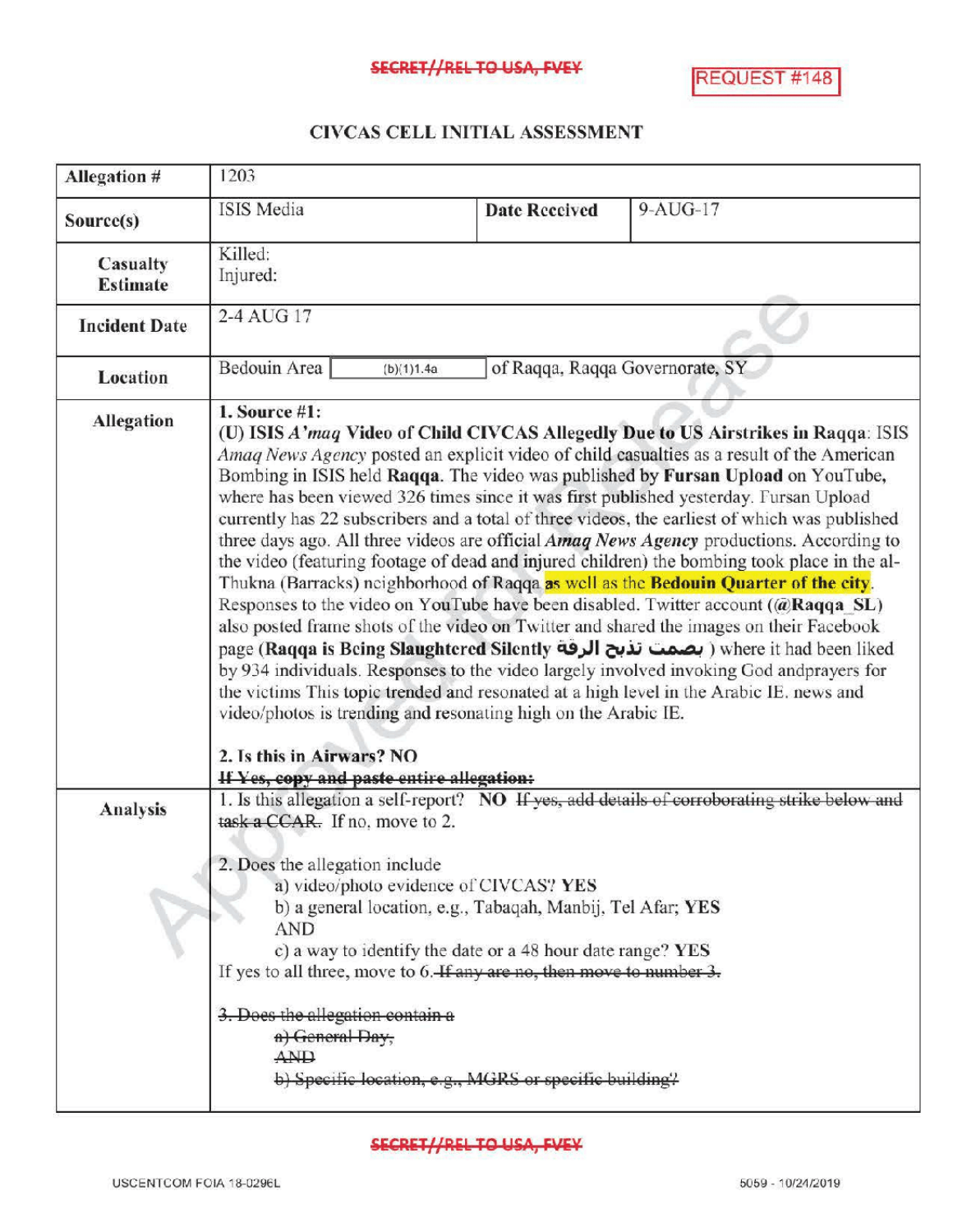## **SECRET//REL TO USA, FVEY**

|                                        | If yes to the two, then move to 6. If any are no, move to number 4.                                                                                                                                                                                                                                                                                                                                                              |
|----------------------------------------|----------------------------------------------------------------------------------------------------------------------------------------------------------------------------------------------------------------------------------------------------------------------------------------------------------------------------------------------------------------------------------------------------------------------------------|
|                                        | 4.a. Is the allegation from a single source (even if there are multiple sources, look at whether<br>the sources lack independence, i.e., all derived from one source)? If yes, move to 4.b. If no,<br>move to 5.                                                                                                                                                                                                                 |
|                                        | 4.b. Is the single source a high quality source (well known/credible news source) OR does it<br>provide specific facts that may warrant a CCAR, i.e., a way to narrow down a reasonable<br>list of strikes to assess. If yes, move to 6. If no, then move to 4.c.                                                                                                                                                                |
|                                        | 4.c. Has media interviewed witnesses and/or victims? If yes, then contact journalist and re<br>assess. If no, then close the allegation.                                                                                                                                                                                                                                                                                         |
|                                        | 5.a. Are any of the sources high quality? If yes, move to 6. If no, move to 5.b.<br>5.b. Are there at least two correhorating sources (total of 3) that independently reported the<br>allegation, OR does it provide specific facts that may warrant a CCAR? If yes, move to 6.<br>If no, close the allegation.                                                                                                                  |
|                                        | 6. Does the allegation contain sufficient information on the time, location and details to<br>make an assessment of credibility? I.e., does it provide enough information to determine the<br>date within 48 hour; does it provide enough information to determine a neighborhood,<br>landmark, or other way to where the alleged incident occurred within a .5km radius? YES If<br>yes, move to 7. If no, close the allegation. |
|                                        | -7. Are there any potentially corroborating strikes? NO If yes, answer the below questions<br>and task CCAR. If no, close allegation.                                                                                                                                                                                                                                                                                            |
|                                        | 1. Assessed date of incident:                                                                                                                                                                                                                                                                                                                                                                                                    |
|                                        | 2. Location:                                                                                                                                                                                                                                                                                                                                                                                                                     |
|                                        | 3. Corroborating strikes:                                                                                                                                                                                                                                                                                                                                                                                                        |
|                                        | IZ & SY<br>MAT, 0                                                                                                                                                                                                                                                                                                                                                                                                                |
|                                        | CAOC log. 0<br>CJTF kmz, 0                                                                                                                                                                                                                                                                                                                                                                                                       |
|                                        | CJTF $log_2 0$                                                                                                                                                                                                                                                                                                                                                                                                                   |
|                                        | $\mathbf{S}\mathbf{Y}$<br>Kb(1) log, - email (Start 22 JUL 2017), 0                                                                                                                                                                                                                                                                                                                                                              |
| <b>Non-US Coalition</b><br>Involvement | None.                                                                                                                                                                                                                                                                                                                                                                                                                            |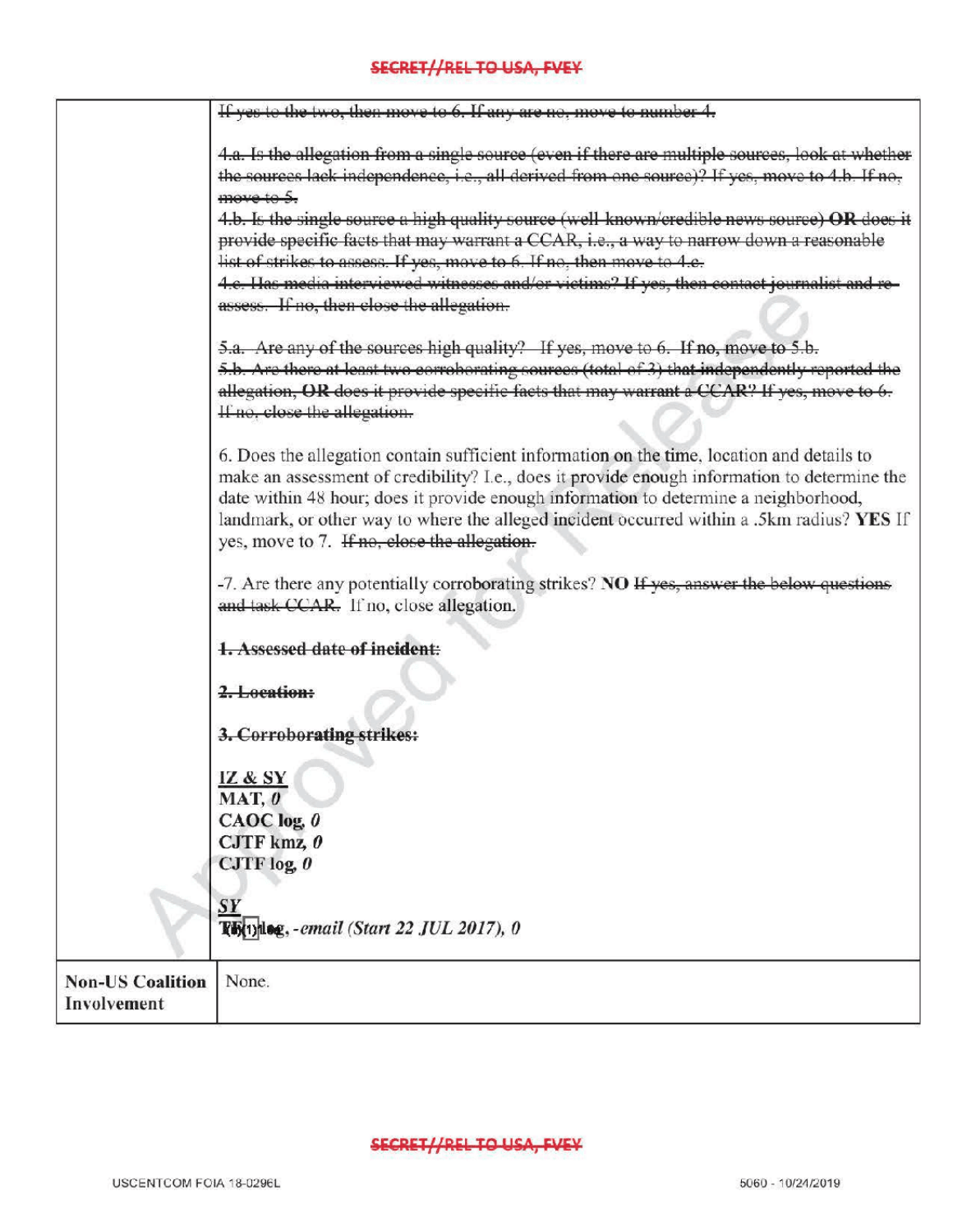## SECRET//REL TO USA, FVEY

| <b>Decision</b>               | Close at the IA due to insufficient evidence to corroborate the allegation.<br>No corroborating strikes were found located within the allegation location and<br>۰<br>timeframe. |  |
|-------------------------------|----------------------------------------------------------------------------------------------------------------------------------------------------------------------------------|--|
| Report<br><b>Approved By:</b> | $(b)(3)$ 10 USC 130b; $(b)(6)$                                                                                                                                                   |  |

SECRET//REL TO USA, EVEY

 $\mathcal{R}$ 

forRelease